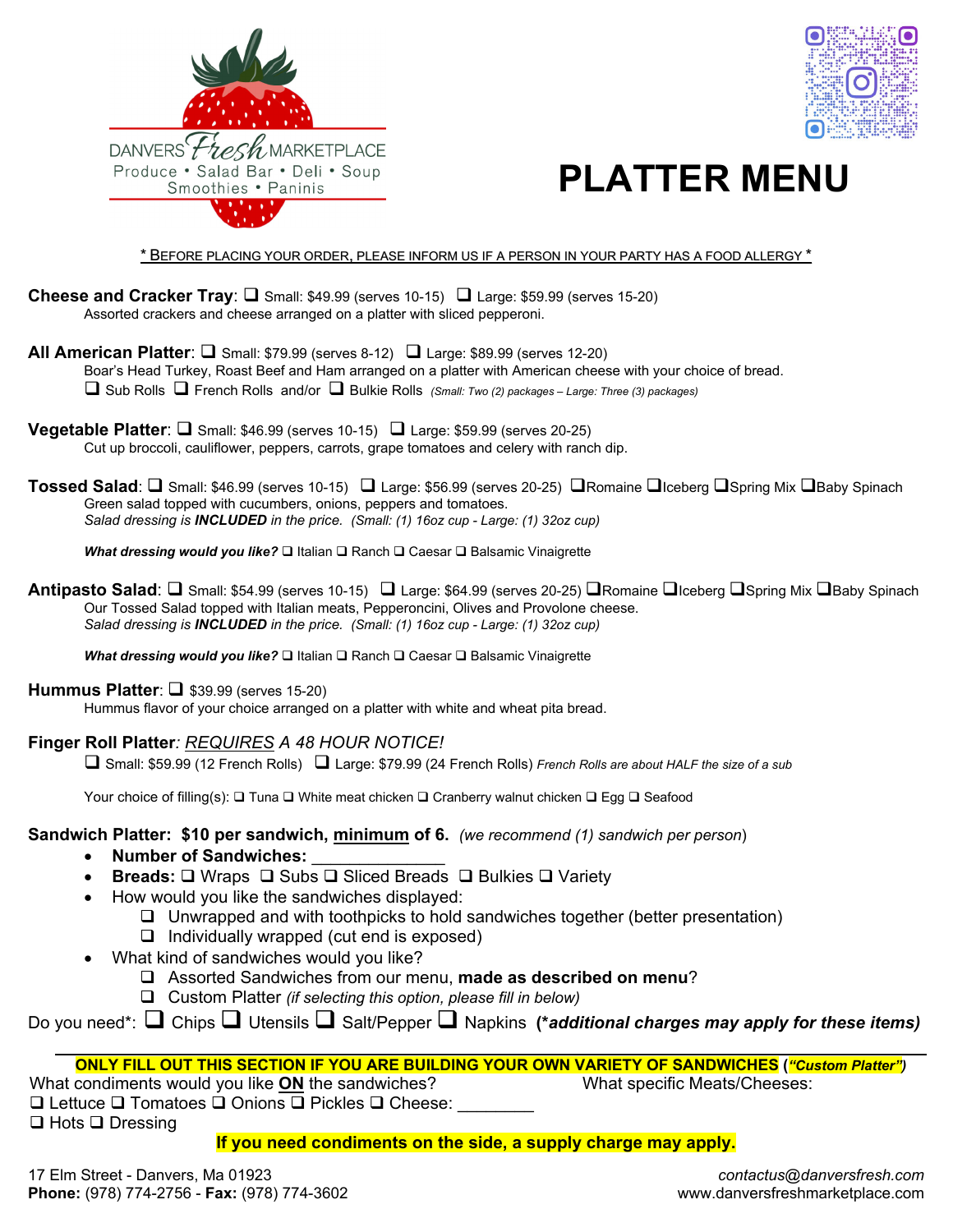



# **FRESH CUT FRUIT MENU**

\* BEFORE PLACING YOUR ORDER, PLEASE INFORM US IF A PERSON IN YOUR PARTY HAS A FOOD ALLERGY \*

## **FRESH FRUIT TRAY**

*Our fruit trays include cut up cantaloupe, watermelon, honeydew melon, pineapple and grapes sectioned out on a platter with strawberry yogurt in the middle.* 

Small: \$69.99 (serves 10-15)

 $\blacksquare$  Large: \$79.99 (serves 20-25)

ADD: Strawberries for an additional charge:

 $\Box$  Yes Strawberries: We cut the tops off and put them whole as a section of fruit. Price is based on the market. (Store Use Only: \$  $\qquad \qquad$  )

If you would like to **REMOVE** a fruit option, which one(s):

## **FRESH CUT FRUIT BOWL**

**\$6.99** *per pound*

*Our fresh cut fruit bowls include cut up cantaloupe, watermelon, honeydew, pineapple and grapes mixed together and garnished with strawberries and blueberries.* 

**Order Notes:**

| We recommend an average of a 1/2 lb. of fruit per person.<br>To serve 25 people or more, we recommend an average<br>of 1/3 lb. of fruit per person. | OTHER FRUIT OPTIONS AVAILABLE TO ADD TO<br>YOUR FRUIT BOWL.<br>* These items will be cut and put on top after the bowl is weighed and priced. |                                               |
|-----------------------------------------------------------------------------------------------------------------------------------------------------|-----------------------------------------------------------------------------------------------------------------------------------------------|-----------------------------------------------|
| How many people: _______<br>or<br>How many pounds of fruit:<br>(Final weight/price may vary upon completion.)                                       | Mango: \$4/Mango:<br>$\Box$ Yes,<br>how many:                                                                                                 | Kiwi: \$1/Kiwi:<br>$\sqcup$ Yes,<br>how many: |
| Ashitana abanya ne ya kamanana ili nanakala Funnyaka nye kutingitani ta nyelayina nyina tunyikawina                                                 |                                                                                                                                               |                                               |

*Additional charges may be assessed if needed. Examples are, but not limited to, ordering extra strawberries or high pricing on an item(s) due to market conditions.*

### **WATERMELON BOAT**

*Our watermelon boats include cut up cantaloupe, watermelon, honeydew melon, pineapple and grapes mixed together. Garnished with kiwi, strawberries, blueberries and mint.* 

**IF** available, we require a minimum of 48 hours notice.

### *Price and availability are subject to Market*